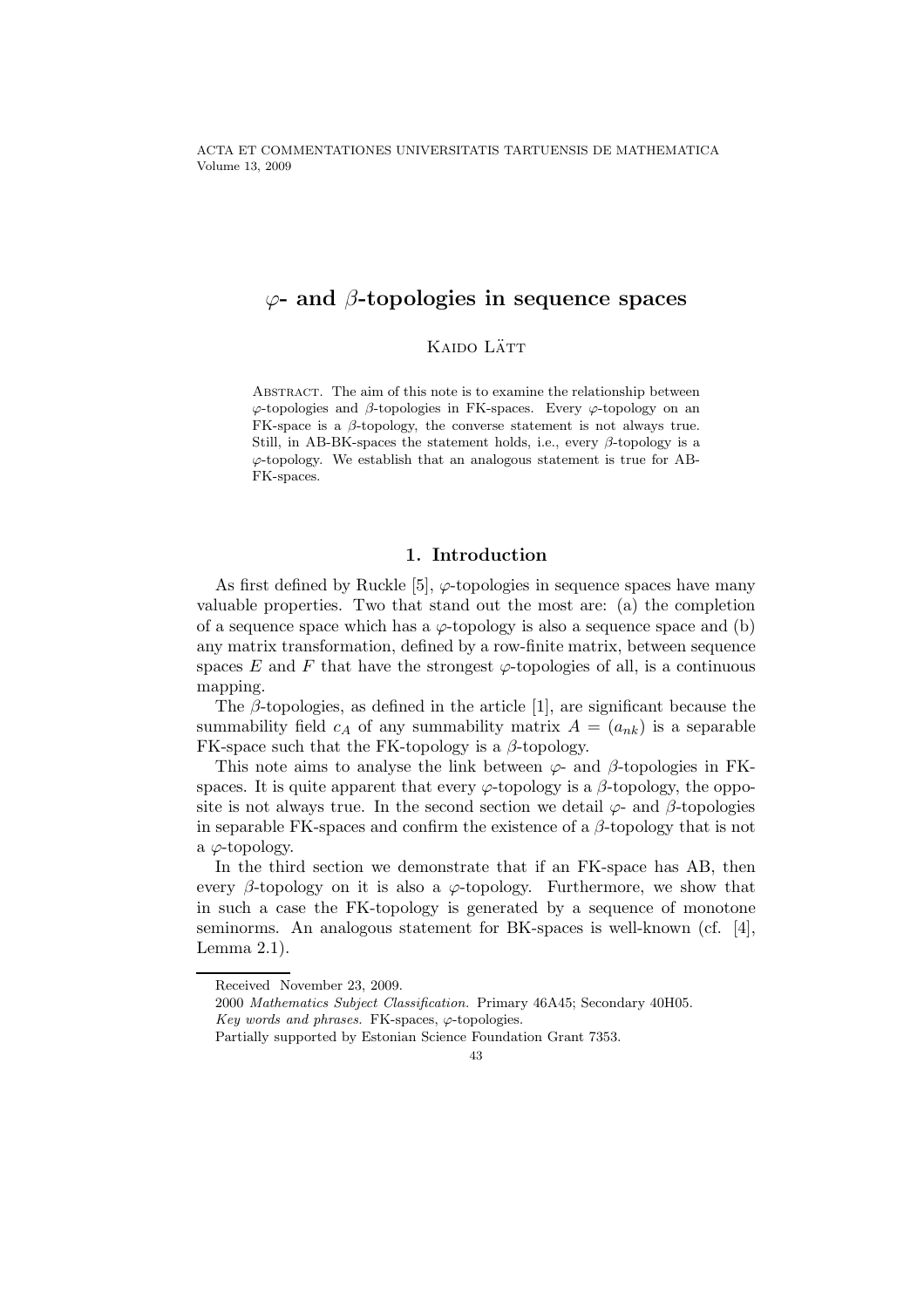#### 44 KAIDO LATT ¨

The terminology from the theory of locally convex spaces and summability is standard, we refer to Wilansky [6] and [7].

Let X be a vector space and let M be a total subspace of  $X^*$  (the algebraic dual space of  $X$ ). Then  $X$  and  $M$  by means of the bilinear form

$$
\langle , \rangle: X \times M \to \mathbb{K}, (x, f) \mapsto \langle x, f \rangle := f(x),
$$

form a dual pair  $\langle X, M \rangle$ . A locally convex topology  $\tau$  on X is said to be  $\langle X, M \rangle$ -polar, if it is generated by a family of seminorms  $\{p_\gamma\}_{\gamma \in \Gamma}$  having the property

$$
\forall \gamma \in \Gamma \exists S_{\gamma} \subset M \ \forall x \in X \quad p_{\gamma}(x) = \sup_{f \in S_{\gamma}} |f(x)|. \tag{1}
$$

We call a seminorm M-polar if it satisfies (1). Note that  $\tau$  is an  $\langle X, M \rangle$ -polar topology on X if and only if there exists a  $\tau$ -neighbourhood basis **B** of zero such that

$$
\forall U \in \mathfrak{B} \quad M \cap U^0 \text{ is } \sigma(X', X)\text{-dense in } U^0,
$$

(cf. [1], Proposition 4.2), where X' is the topological dual of  $(X, \tau)$  and  $U^0 := \{ f \in \overline{X}' \mid \forall x \in U \quad |f(x)| \leq 1 \}$  is the the polar set of U.

## 2.  $\varphi$ - and  $\beta$ -topologies

Let  $\omega$  be the space of all complex or real sequences  $x = (x_k)$  and  $\varphi$  the space of all finitely non-zero sequences. A linear subspace of  $\omega$  is called a sequence space. The space  $\varphi$  is clearly the linear span of  $\{e^k \mid k \in \mathbb{N}\}\,$ , where

$$
e^k := (\delta_{ki}) = (0, \ldots, 0, 1, 0, \ldots) \ (k \in \mathbb{N}).
$$

For a sequence space E its  $\beta$ -dual  $E^{\beta}$  is defined by

$$
E^{\beta} := \left\{ y \in \omega \mid \sum_{k} x_{k} y_{k} \text{ converges for each } x \in E \right\}.
$$

A K-space is a sequence space endowed with a locally convex topology such that the coordinate functionals  $\pi_k$  defined by  $\pi_k(x) := x_k$   $(k \in \mathbb{N})$  are continuous. A Fréchet (Banach, LB-)K-space is called an  $FK(BK, LBK)$ space.

Let E be a sequence space containing  $\varphi$ . By means of the natural pairing

$$
\langle x, u \rangle := \sum_k x_k u_k \ (x \in E, \ u \in E^{\beta}),
$$

the sequence space E is in duality with both  $E^{\beta}$  and  $\varphi$ . Obviously, the inclusion  $\varphi \subset E'$  holds for each K-space E. If  $(E, \tau_E)$  is an FK-space, then  $E^{\beta} \subset E'.$ 

A  $\varphi$ -topology on a sequence space E is defined as an  $\langle E, \varphi \rangle$ -polar topology. It can be verified that a K-topology  $\tau$  on E is a  $\varphi$ -topology if and only if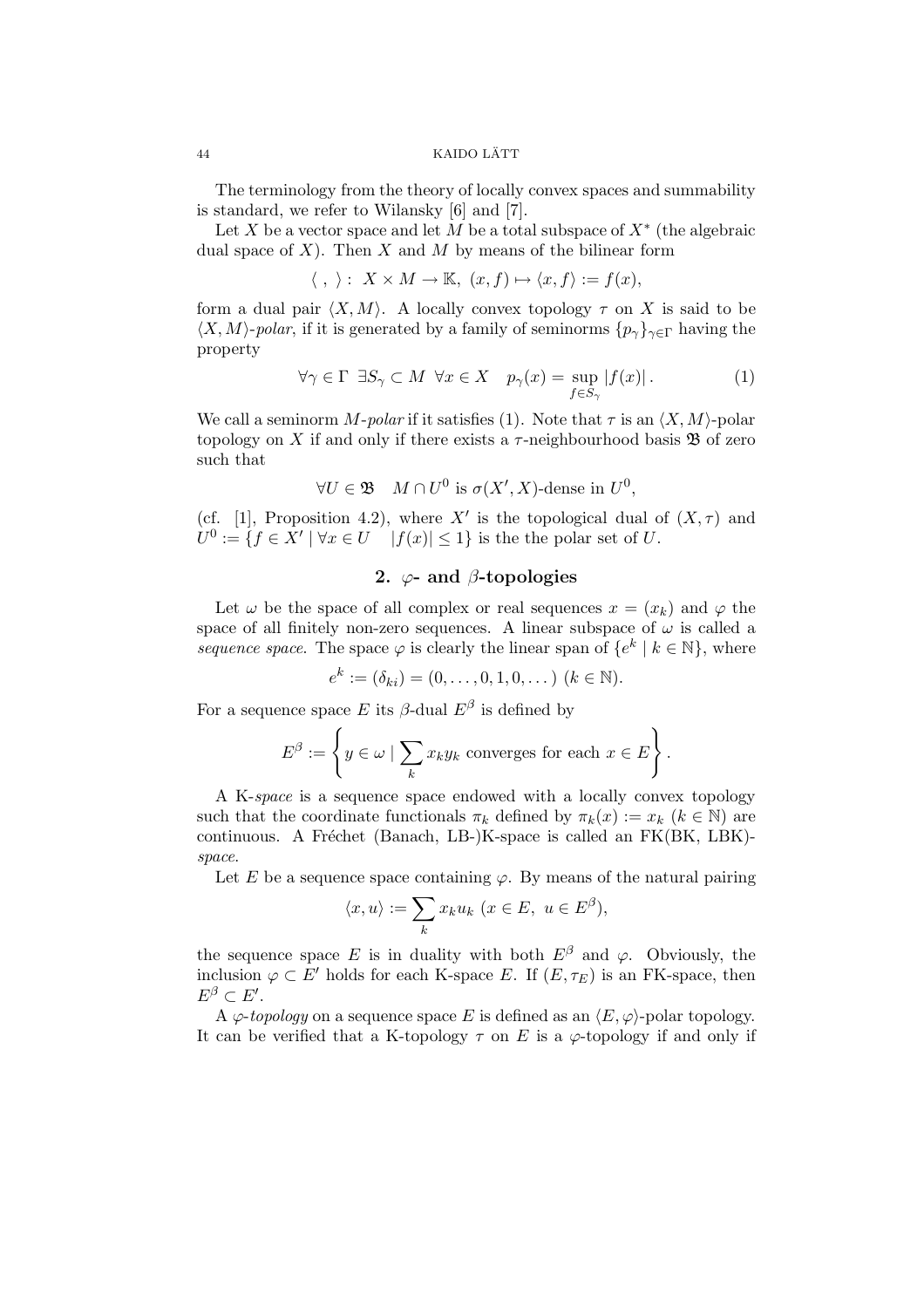there exists a  $\tau$ -neighbourhood basis of zero consisting of  $\tau_{\omega}|_{E}$ -closed subsets, where  $\tau_{\omega}$  is the FK-topology of the sequence space  $\omega.$ 

An  $\langle E, E^{\beta} \rangle$ -polar topology on a sequence space E is called a  $\beta$ -topology (cf. [1], Definition 4.1).

Let  $A = (a_{nk})$  be an infinite matrix. Then its summability field  $c_A$ , defined by

$$
c_A := \left\{ x \in \omega \mid \exists \lim_n \sum_k a_{nk} x_k =: \lim_A x \right\},\,
$$

is a separable FK-space, where the FK-topology is generated by the seminorms

$$
p_0(x) := \sup_n \left| \sum_k a_{nk} x_k \right|,
$$
  

$$
p_n(x) := \sup_m \left| \sum_{k=1}^m a_{nk} x_k \right| \ (n \in \mathbb{N})
$$

and

$$
r_k(x):=|x_k|~(k\in\mathbb{N})
$$

for each  $x \in c_A$ . The seminorms  $p_0, p_n$  and  $r_k$  are  $E^{\beta}$ -polar, thus the FKtopology of  $c_A$  is a  $\beta$ -topology. (Note that in this instance we accept that  $\varphi \subset c_A$ , i.e., the columns  $(a_{nk})_{n \in \mathbb{N}}$  ( $k \in \mathbb{N}$ ) are all converging sequences.) If  $A = (a_{nk})$  is row-finite, that is  $(a_{nk})_{k \in \mathbb{N}} \in \varphi \ (n \in \mathbb{N})$ , then its summability field  $c_A$  is an FK-space such that the FK-topology is a  $\varphi$ -topology.

**Proposition 1.** Let  $(E, \tau_E)$  be a separable FK-space. If  $\tau_E$  is a  $\beta$ topology, then for every  $\hat{f} \in E'$  there exists a matrix  $A = (a_{nk})$  such that  $E \subset c_A$  and

$$
f(x) = \lim_{Ax} (x \in E).
$$

Moreover, if  $\tau_E$  is a  $\varphi$ -topology, then the matrix  $A = (a_{nk})$  can be chosen row-finite.

*Proof.* Let  $(E, \tau_E)$  be a separable FK-space such that  $\tau_E$  is a  $\beta$ -topology. If  $f \in E'$ , then there exists a  $\tau_E$ -neighbourhood U of zero such that  $|f(x)| \le$ 1 ( $x \in U$ ). Because  $\tau_E$  is a  $\beta$ -topology, we may choose U such that  $U^0 =$  $\overline{U^0 \cap E^{\beta}}^{\sigma(E',E)}$ . Since  $(E, \tau_E)$  is separable,  $(U^0, \sigma(E', E)|_{U^0})$  is a metrizable topological space (cf. [6], 9.5.3). Hence, for the functional  $f \in \overline{U^0 \cap E^{\beta}}^{\sigma(E',E)}$ there exists a sequence  $(a^{(n)})$ , consisting of elements from  $U^0 \cap E^{\beta}$ , such that  $a^{(n)} \to f$  in  $(E', \sigma(E', E))$ . Since  $a^{(n)} = (a_{nk})_{k \in \mathbb{N}} \in E^{\beta}$  for every  $n \in \mathbb{N}$ ,

$$
f(x) = \lim_{n} \langle x, a^{(n)} \rangle = \lim_{n} \sum_{k} a_{nk} x_k = \lim_{k} x_k
$$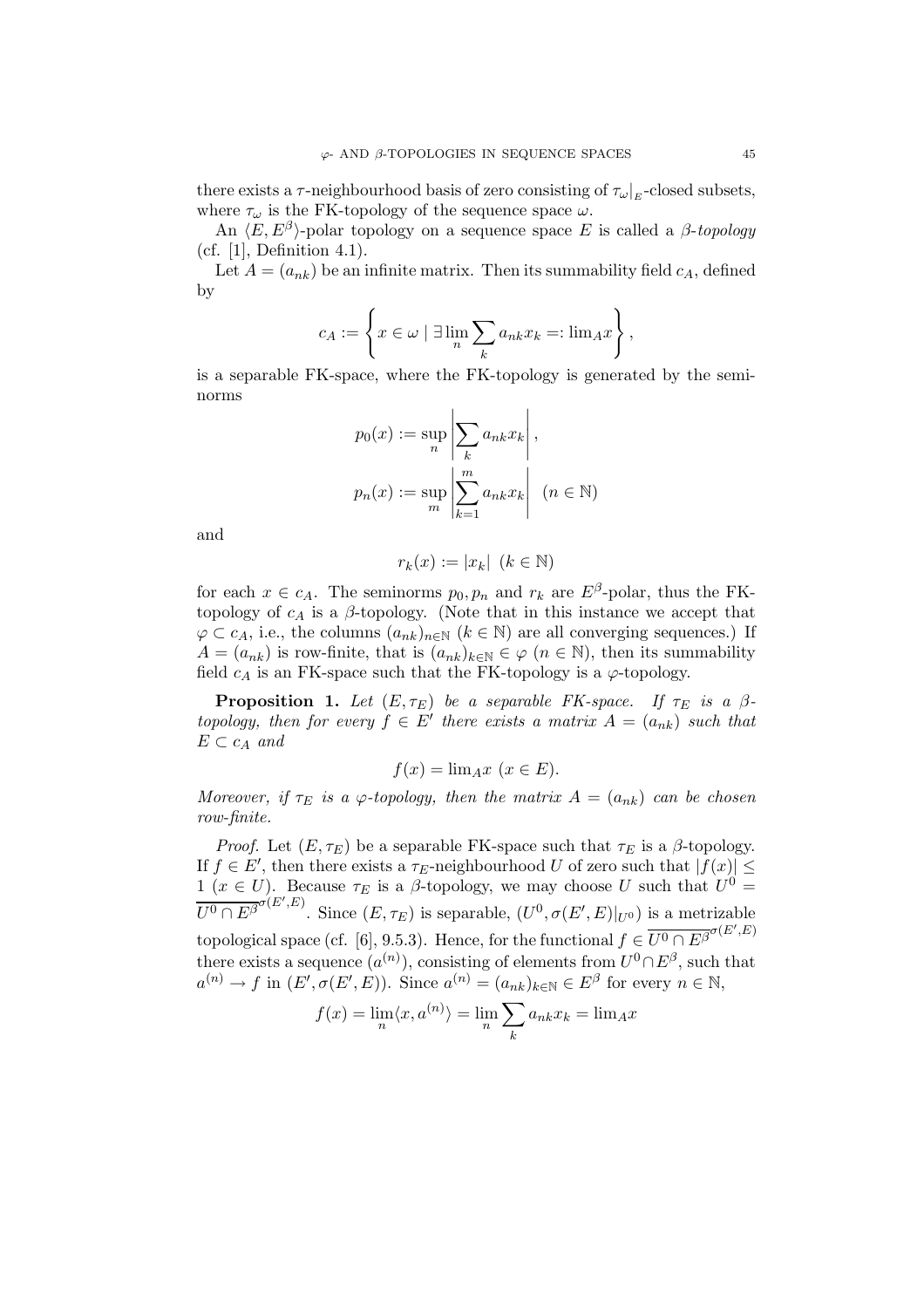for each  $x \in E$ . Moreover,  $E \subset c_A$ .

If  $\tau_E$  is a  $\varphi$ -topology, then we may choose U such that  $U^0 = \overline{U^0 \cap \varphi}^{\sigma(E',E)}$ . Therefore the matrix  $A = (a_{nk})$  can be chosen so that  $a^{(n)} \in \varphi \ (n \in \mathbb{N}),$ that is, the matrix  $A$  is row-finite.

As already mentioned, every FK-topology that is a  $\varphi$ -topology is also a  $\beta$ -topology. The following example demonstrates that the opposite is not always true.

**Example.** Erdös and Piranian [3] (see also [1], Remarks 4.3 and Example 4.4) examined a matrix  $B = (b_{nk})$  defined by

$$
b_{nk} := \begin{cases} 2^{-p} & \text{if } k = 2^{n-1}(2p-1) \ (p, n \in \mathbb{N}), \\ 0 & \text{otherwise.} \end{cases}
$$

The matrix B is regular, that is,  $c_B \supset c$  (where c is the space of all converging sequences) and  $\lim_{B}x = \lim_{k} x_k$  for each  $x \in c$ . Erdös and Piranian showed that if C is any regular matrix such that  $c_B \subset c_C$ , then C is not row-finite. We know that  $c_B$  is a separable FK-space such that the FK-topology is a  $\beta$ -topology. Since  $\lim_{B \to \infty} \overline{E(G)}$ , by Proposition 1 there exists a matrix A such that  $c_B \subset c_A$  and

$$
\lim_{B} x = \lim_{A} x \text{ for all } x \in c_B.
$$

Therefore A is a regular matrix, which implies that it is not row-finite. By Proposition 1, the FK-topology on  $c_B$  is not a  $\varphi$ -topology.

#### 3. Monotone seminorms

Let  $(E, \|\ \|)$  be a BK-space. The norm  $\|\ \|$  is called monotone (see [7], 7.1.1) if

$$
||x|| = \sup_n ||x^{[n]}||,
$$

where  $x^{[n]}$  is the  $n^{th}$  section of x defined by

$$
x^{[n]} := (x_1, x_2, \dots, x_n, 0, \dots) = \sum_{k=1}^n x_k e^k \ (n \in \mathbb{N}).
$$

If the norm  $|| \ ||$  is monotone, then  $||x^{[n]}|| \leq ||x^{[m]}||$  for each  $m \geq n$ . Any BKspace  $(E, \|\ \|)$  that has a monotone norm also has AB, i.e., for each  $x \in E$ the subset  $\{x^{[n]} \mid n \in \mathbb{N}\}$  is bounded in  $(E, \|\ \|)$ . The converse is not always true, that is, there exist AB-BK-spaces that do not have a monotone norm. An example is the sum  $bs + c_0$  (cf. [7], 10.3.7), where  $c_0$  is the space of all sequences which converge to zero and

$$
bs := \left\{ x \in \omega \mid ||x||_{bs} := \sup_m \left| \sum_{k=1}^m x_k \right| < \infty \right\}.
$$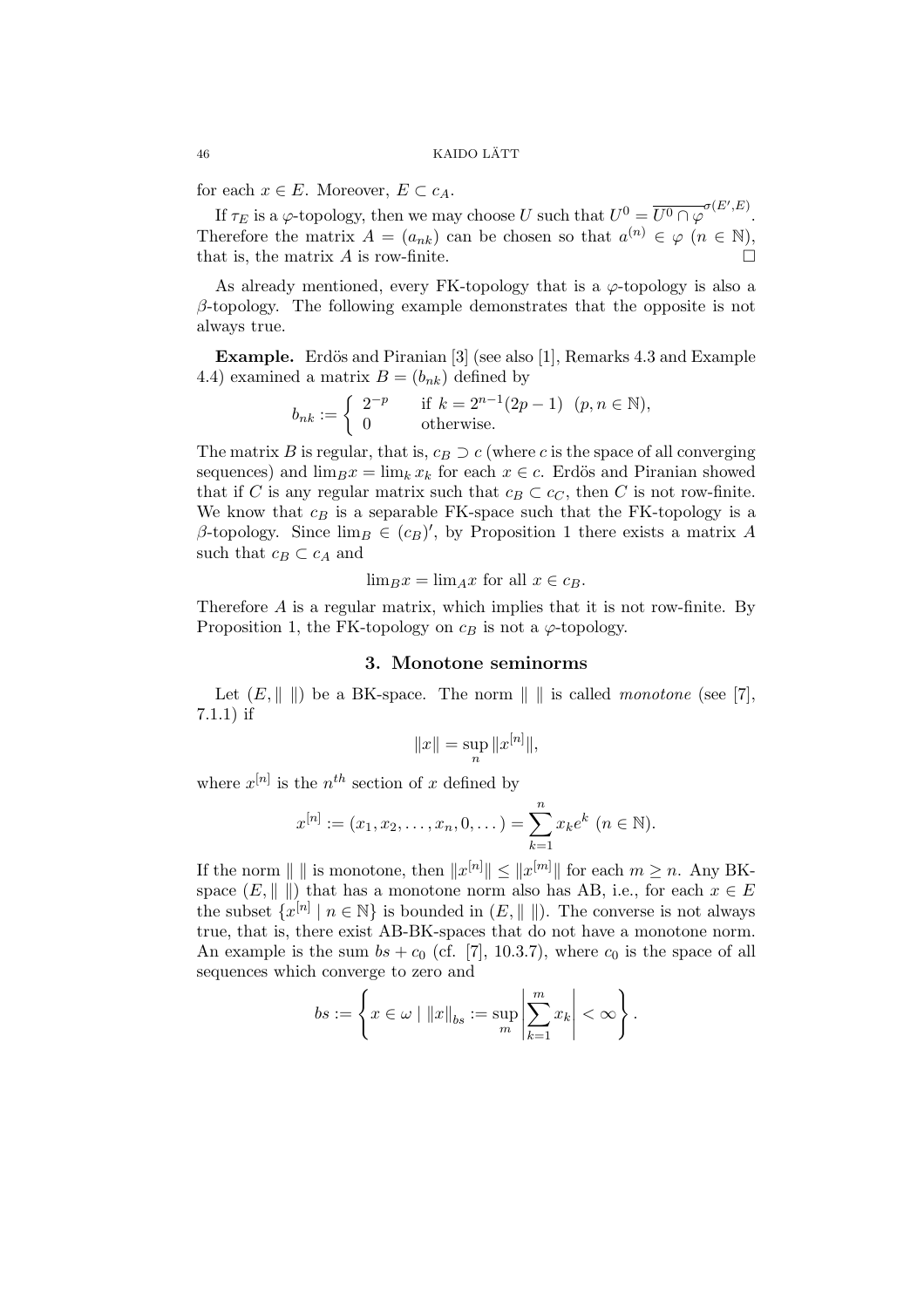It is well-known, that a BK-space  $(E, \|\ \|)$  has a monotone norm if and only if  $(E, \|\ \|)$  is an AB-BK-space that has a  $\varphi$ -topology (cf. [4], Lemma 2.1). Our aim is to demonstrate that an analogous statement holds for AB-FK-spaces and that in such a scenario every  $\beta$ -topology is also a  $\varphi$ -topology.

Let E be a sequence space. Then we call a seminorm  $q : E \to \mathbb{R}$  monotone if

$$
q(x) = \sup_{m} q(x^{[m]})
$$
 for each  $x \in E$ .

If  $(E, \tau_E)$  is an FK-space, then there exists a sequence  $\{p_n \mid n \in \mathbb{N}\}\$  of seminorms generating the FK-topology  $\tau_E$  such that

$$
p_n(x) \le p_{n+1}(x) \text{ for each } x \in E \text{ and } n \in \mathbb{N}.
$$
 (2)

For the subsets  $U_n := \{x \in E \mid p_n(x) \leq 1\}$  we get that  $U_1 \supset U_2 \supset \dots$  Let

$$
G_n := \left\{ f \in E' \mid ||f||_{G_n} := \sup_{x \in U_n} |f(x)| < \infty \right\}
$$

and

$$
F_n := \left\{ u \in E^{\beta} \mid ||u||_{F_n} := \sup_{x \in U_n, \ m \in \mathbb{N}} \left| \sum_{k=1}^m u_k x_k \right| < \infty \right\}
$$

for each  $n \in \mathbb{N}$ . Then  $(G_n, \|\ \|_{G_n})$  is a Banach space and  $(F_n, \|\ \|_{F_n})$  is a BK-space for every  $n \in \mathbb{N}$ . We denote by  $B_{F_n}$  the unit ball of  $F_n$ . Note that

$$
\sup_{u \in B_{F_n}} \left| \sum_{k=1}^{\infty} u_k x_k \right| = \sup_{u \in B_{F_n}, m \in \mathbb{N}} \left| \sum_{k=1}^m u_k x_k \right| \text{ for each } x \in E. \tag{3}
$$

If the seminorm  $p_n$  is monotone, then

$$
\sup_{f \in U_n^0, m \in \mathbb{N}} \left| \sum_{k=1}^m x_k f(e^k) \right| = \sup_{f \in U_n^0 \cap \varphi} \left| \sum_{k=1}^\infty x_k f(e^k) \right| = \sup_{f \in U_n^0 \cap E^\beta} \left| \sum_{k=1}^\infty x_k f(e^k) \right|.
$$
\n(4)

**Proposition 2.** Let  $(E, \tau_E)$  be an AB-FK-space. Then the following statements are equivalent.

- (a)  $\tau_E$  is generated by a sequence of monotone seminorms.
- (b)  $\tau_E$  is a  $\varphi$ -topology.
- (c)  $\tau_E$  is a  $\beta$ -topology.

*Proof.* (a)⇒(b) Let  $(E, \tau_E)$  be an AB-FK-space where  $\tau_E$  is generated by a sequence  $\{p_n \mid n \in \mathbb{N}\}\$  of monotone seminorms. We may assume that (2) holds. For every monotone seminorm  $p_n$  we get (cf.  $(4)$ )

$$
p_n(x) = \sup_m p_n(x^{[m]}) = \sup_{f \in U_n^0, \ m \in \mathbb{N}} \left| \sum_{k=1}^m x_k f(e^k) \right| = \sup_{f \in U_n^0 \cap \varphi} \left| \sum_{k=1}^\infty x_k f(e^k) \right|
$$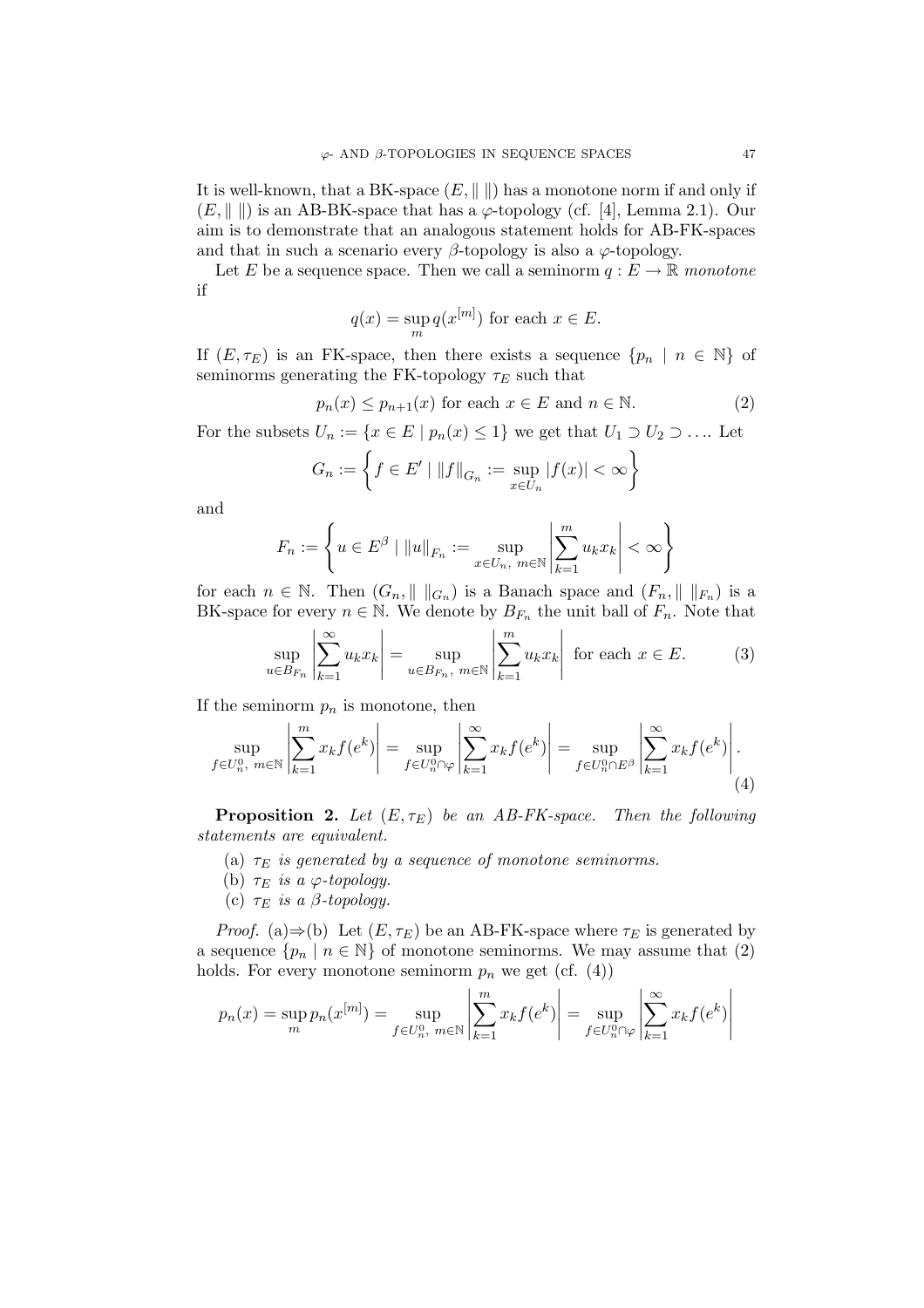for each  $x \in E$ . Hence,  $p_n$  is  $\varphi$ -polar.

The implication  $(b) \Rightarrow (c)$  is obvious.

(c)⇒(a) Let  $(E, \tau_E)$  be an AB-FK-space, where the  $\beta$ -topology  $\tau_E$  is generated by a sequence  $\{p_n \mid n \in \mathbb{N}\}\$  of seminorms with the property (2). Because  $\tau_E$  is a  $\beta$ -topology, we may assume that  $(U_n^0 \cap E^{\beta})^0 = (U_n^0)^0 = U_n$ , and thus

$$
p_n(x) = \sup_{u \in U_n^0 \cap E^{\beta}} \left| \sum_{k=1}^{\infty} x_k u_k \right| \ (x \in E, \ n \in \mathbb{N}).
$$

Since  $(E, \tau_E)$  is an AB-FK-space,  $E^{\beta} \cap G_n$  is closed in the Banach space  $G_n$  for every  $n \in \mathbb{N}$  (cf. [2], Theorem 3.4). Therefore  $(E^{\beta} \cap G_n, || \, ||_{G_n})$ is a BK-space for every  $n \in \mathbb{N}$ . Consequently, the sequences  $(F_n)_{n \in \mathbb{N}}$  and  $(E^{\beta} \cap G_n)_{n \in \mathbb{N}}$ , both consisting of BK-spaces, determine the same sequence space  $E^{\beta}$ , that is,

$$
E^{\beta} = \bigcup_{n \in \mathbb{N}} F_n = \bigcup_{n \in \mathbb{N}} (E^{\beta} \cap G_n).
$$

Hence, the inductive sequences  $(F_n)_{n\in\mathbb{N}}$  and  $(E^{\beta} \cap G_n)_{n\in\mathbb{N}}$  are equivalent. Then for each  $n \in \mathbb{N}$  there exist  $i \in \mathbb{N}$  and  $\rho_{n,i} > 0$ , such that

$$
U_n = (U_n^0 \cap E^\beta)^0 \supset \frac{1}{\rho_{n,i}} (B_{F_i})^0. \tag{5}
$$

Conversely, from the inclusion  $F_n \subset E^{\beta} \cap G_n$  we get that there exists  $\mu_n > 0$ such that

$$
(B_{F_n})^0 \supset \frac{1}{\mu_n} (U_n^0 \cap E^\beta)^0 = \frac{1}{\mu_n} U_n \ (n \in \mathbb{N}). \tag{6}
$$

Let us define

$$
q_i(x) := \sup_{u \in B_{F_i}} \left| \sum_{k=1}^{\infty} u_k x_k \right| = \sup_{u \in B_{F_i}, m \in \mathbb{N}} \left| \sum_{k=1}^{m} u_k x_k \right| \ (x \in E)
$$

 $(cf. (3))$ . Then

$$
\sup_{m} q_i(x^{[m]}) = \sup_{m} \sup_{u \in B_{F_i}, n \in \mathbb{N}} \left| \sum_{k=1}^{n} (u^{[m]})_k x_k \right| = \sup_{u \in B_{F_i}, l \in \mathbb{N}} \left| \sum_{k=1}^{l} u_k x_k \right| = q_i(x)
$$

for each  $x \in E$  and  $i \in \mathbb{N}$ . So  $\{q_i \mid i \in \mathbb{N}\}\$ is a sequence of monotone seminorms. Since

$$
\{x \in E \mid q_i(x) \le 1\} = \left\{x \in E \mid \sup_{u \in B_{F_i}} \left| \sum_{k=1}^{\infty} u_k x_k \right| \le 1\right\} = (B_{F_i})^0,
$$

from (5) and (6) we see that the locally convex topology  $\tau'$  generated by  ${q_i \mid i \in \mathbb{N}}$  coincides with  $\tau_E$ . Thus we have proved that the  $\beta$ -topology  $\tau_E$ can be determined by a sequence of monotone seminorms.